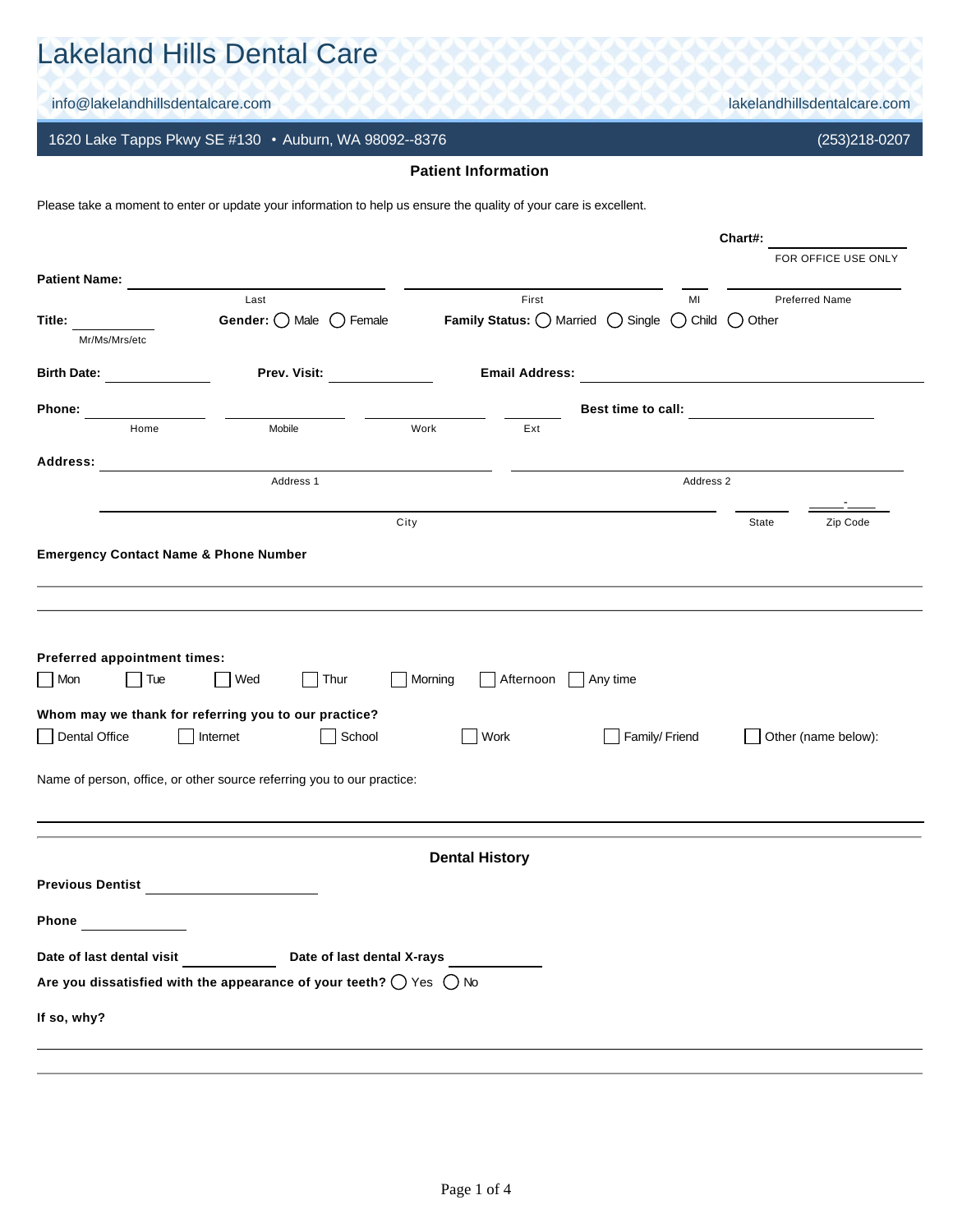| Indicate any of the following conditions that apply.                           |                                |                             |                                |
|--------------------------------------------------------------------------------|--------------------------------|-----------------------------|--------------------------------|
| <b>Bad Breath</b>                                                              | <b>Bleeding Gums</b>           | Clicking or Popping Jaw     | Food Collection between Teeth  |
| <b>Grinding Teeth</b>                                                          | Loose Teeth or Broken Fillings | Periodontal Treatment       | Sensitivity to Cold            |
| Sensitivity to Hot                                                             | Sensitivity to Sweets          | Sensitivity to Biting       | Sores or Growths in mounth     |
| How often do you floss? _____________________                                  |                                |                             |                                |
|                                                                                |                                |                             |                                |
| How often do you brush?                                                        |                                |                             |                                |
|                                                                                |                                | <b>Medical History</b>      |                                |
| Physician's Name                                                               |                                |                             |                                |
| Physician's Phone                                                              |                                |                             |                                |
| Date of last visit                                                             |                                |                             |                                |
| Have you had any serious illnesses or operations? $\bigcirc$ Yes $\bigcirc$ No |                                |                             |                                |
|                                                                                |                                |                             |                                |
| If yes, describe                                                               |                                |                             |                                |
|                                                                                |                                |                             |                                |
|                                                                                |                                |                             |                                |
| Have you ever had a blood transfusion? $\bigcirc$ Yes $\bigcirc$ No            |                                |                             |                                |
|                                                                                |                                |                             |                                |
| If yes, give approximate dates                                                 |                                |                             |                                |
|                                                                                |                                |                             |                                |
|                                                                                |                                |                             |                                |
|                                                                                |                                |                             |                                |
| (Women) Are you pregnant? $\bigcirc$ Yes $\bigcirc$ No                         |                                |                             |                                |
| Nursing? $\bigcirc$ Yes $\bigcirc$ No                                          |                                |                             |                                |
|                                                                                |                                |                             |                                |
| Taking birth control pills? $\bigcirc$ Yes $\bigcirc$ No                       |                                |                             |                                |
|                                                                                |                                |                             |                                |
| Indicate any of the following conditions that apply. *<br><b>AIDS</b>          | Anemia                         | Arthritis, Rheumatism       | <b>Artificial Heart Valves</b> |
| <b>Artificial Joints</b>                                                       | Asthma                         | <b>Back Problems</b>        | <b>Blood Disease</b>           |
| Cancer                                                                         | <b>Chemical Dependency</b>     | <b>Circulatory Problems</b> | Chemotherapy                   |
| <b>Cortisone Treatments</b>                                                    | Persistent Cough               | Cough up Blood              | Diabetes: Last AIC #:          |
| Epilepsy                                                                       | Fainting                       | Glaucoma                    | Headache                       |
| <b>Heart Murmur</b>                                                            | <b>Heart Problems</b>          | Hemophilia                  | Hepatitis                      |
| <b>High Blood Pressure</b>                                                     | <b>High Cholesterol</b>        | <b>HIV Positive</b>         | Jaw Pain                       |
| Kidney Disease                                                                 | Liver Disease                  | Mitral Valve Prolapse       | Nervous Problems               |
| Neurological Problems                                                          | Pacemaker                      | Psychiatric Care            | <b>Radiation Treatment</b>     |
| <b>Respiratory Disease</b>                                                     | <b>Rheumatic Fever</b>         | <b>Scarlet Fever</b>        | Shortness of Breath            |
| Skin Rash                                                                      | Sleep Apnea: CPAP Machine?     | <b>Stroke</b>               | Swelling of Feet or Ankles     |
| Do you smoke or chew tobacco?                                                  | <b>Thyroid Problems</b>        | Tobacco Habit               | <b>Tonsillitis</b>             |
| Tuberculosis                                                                   | Ulcer                          | Venereal Disease            | Other:                         |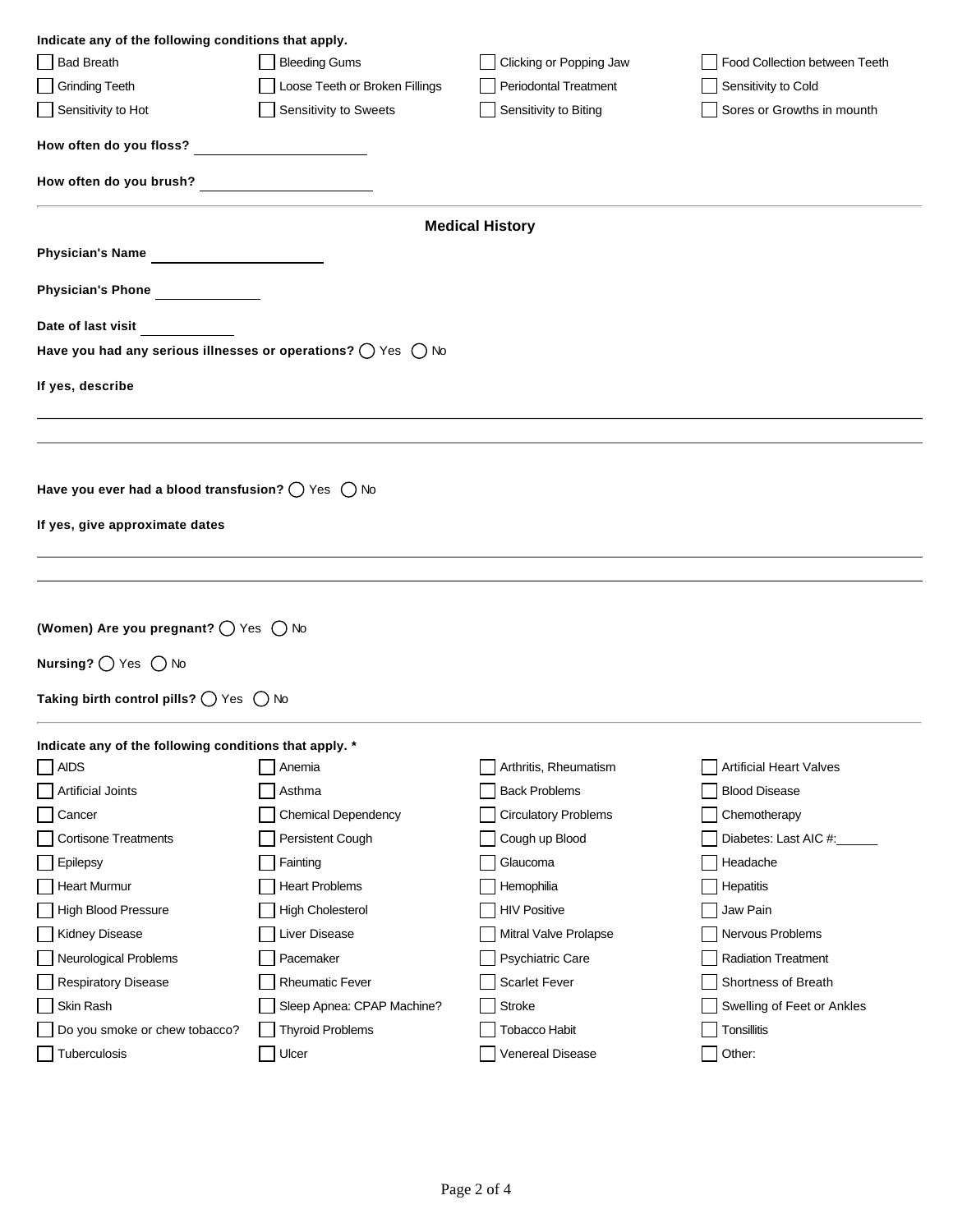**Please list all allergies, including drug allergies.**

| Do you take antibiotic Premedication for your Dental Visits? If yes, please explain below: *◯ Yes $~\bigcirc$ No |
|------------------------------------------------------------------------------------------------------------------|
|------------------------------------------------------------------------------------------------------------------|

**Preferred Pharmacy & Phone Number:**

**I verify the medical history information provided above to be complete and accurate. I understand that I am responsible for any** *\** **errors of omissions as well as updating the dentist on any future changes in my medical history.**

Signature **Date Date Date Date Date Date Date Date Date Date Date Date Date Date Date Date Date Date Date Date Date Date Date Date Date Date D**